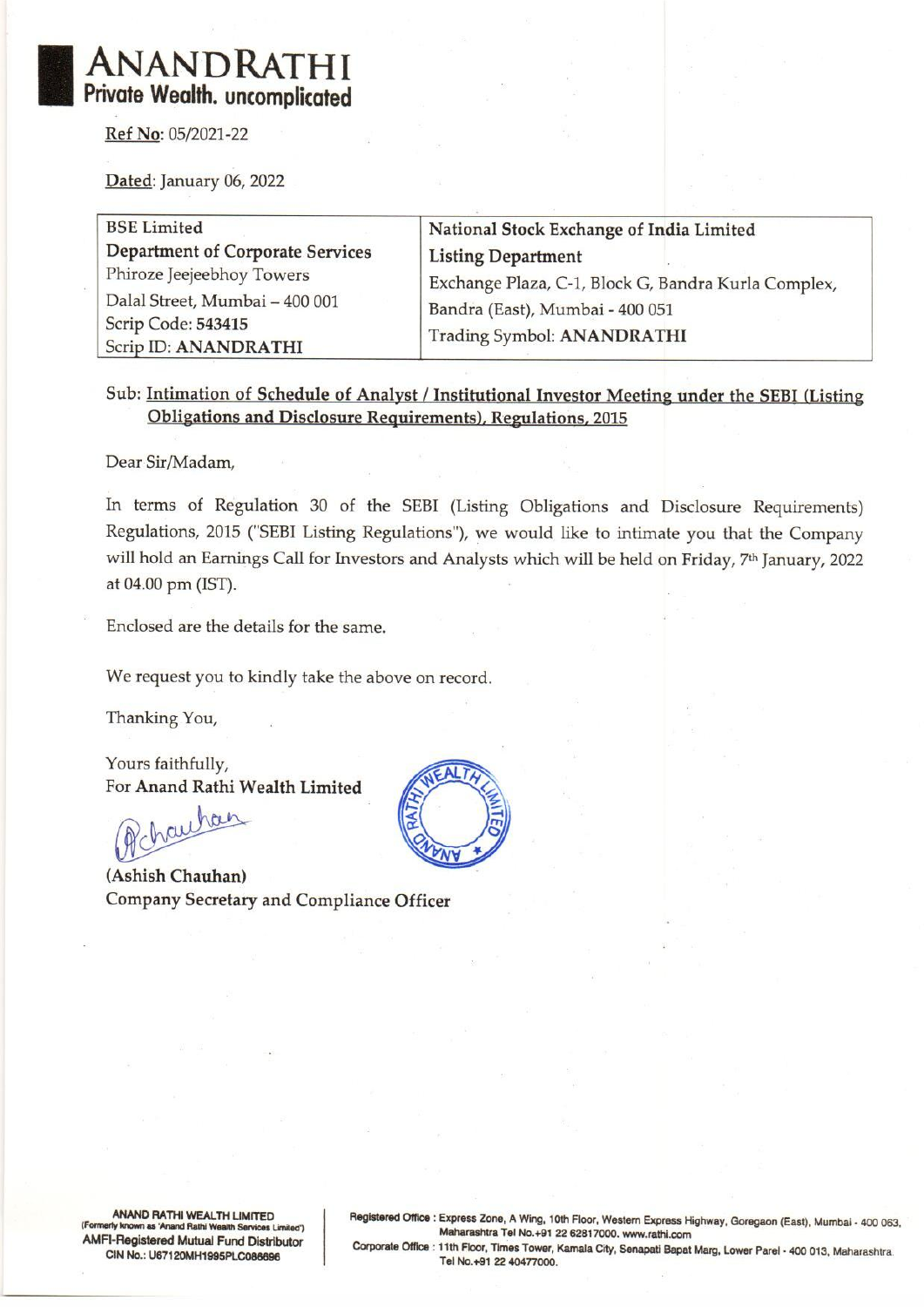

# **Anand Rathi Wealth Limited Q3 & 9MFY22 Earnings Call**

To discuss the company's Q3 & 9MFY22 results

## **Friday, 7th January 2022 at 04:00 p.m.**

Anand Rathi Wealth Limited, a leading wealth management company in India, invites you to the conference call for the investors and analysts on Friday, 7<sup>th</sup> January 2022 @ 04:00 p.m. to discuss company's Q3 & 9MFY22 financial performance to be represented by:

**Mr. Anand Rathi**, Founder & Chairman,

**Mr. Amit Rathi**, Director

**Mr. Rakesh Rawal**, Chief Executive Officer

**Mr. Feroze Azeez**, Deputy Chief Executive Officer

**Mr. Jugal Mantri,** Group Chief Financial Officer

**Mr. Rajesh Bhutara**, Chief Financial Officer

The conference call will follow Anand Rathi Wealth Limited's financial results for the third quarter and nine months ended on December 31<sup>st</sup>, 2021 which will be announced on Thursday, 6th January, 2022.

### **DETAILS OF THE CONFERENCE CALL ARE AS FOLLOWS**

| <b>Timing</b>                     | 04:00 p.m. IST on Friday, 7th January 2022 |
|-----------------------------------|--------------------------------------------|
| Conference dial-in Primary number | +91 22 6280 1341/ +91 22 7115 8242         |
| <b>Hong Kong Toll Free Number</b> | 800964448                                  |
| <b>Singapore Toll Free Number</b> | 8001012045                                 |
| <b>UK Toll Free Number</b>        | 08081011573                                |
| <b>USA Toll Free Number</b>       | 18667462133                                |